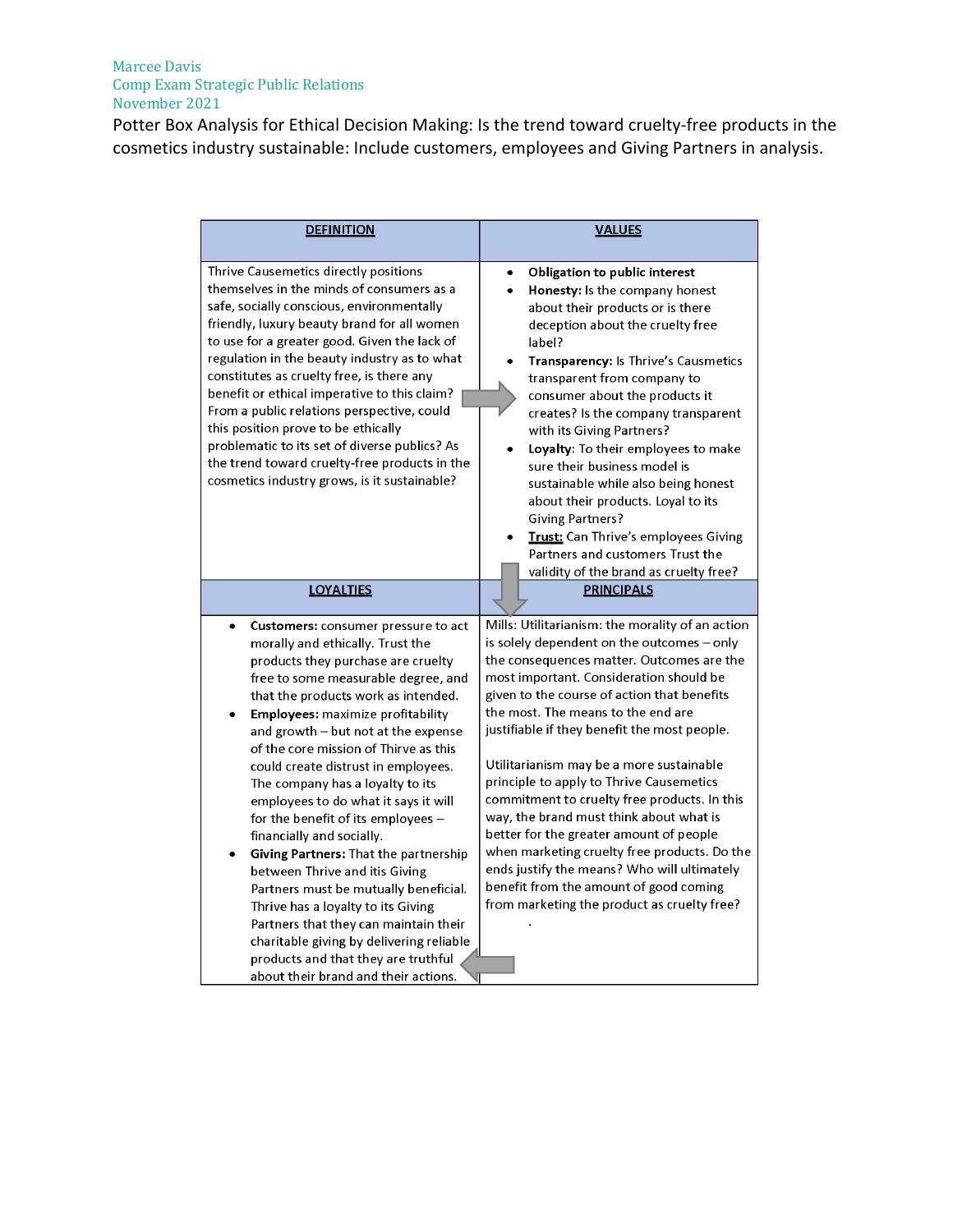## **Definition:**

Issue: Thrive Causemetics is an example of a current growing trend in the beauty industry to market products as "clean," which encompasses everything from environmentally friendly packaging to fair trade business practices, to cruelty-free product development and more. This trend touches on a consumer-led growing desire for sustainable business practices that not only focus on what type of products are made but also is concerned about where the resources and materials come from and what level of harm is caused to make those products.

Thrive Causemetics is a relatively new company, founded in 2013, in a highly competitive market that continues to grow even during a pandemic – despite challenges. Thrive Causemetics is marketed as a luxury, direct-to-consumer, beauty brand that focuses on the greater good - in its business practices and in its products. All sales are online through the company-owned website.

Thrive Causemetics also matches every product purchased online with an in-kind donation of product or a donation of funds to one of its Giving Partners – nonprofit companies across the nation that are focused on Thrive's Four Pillars of Giving: women battling cancer, women surviving domestic violence, women struggling with homelessness, and women transitioning from military service. The brand's trademark is Bigger Than Beauty. ™

However, despite the marketing trend in the beauty industry to label cosmetics as cruelty-free, vegan, or organic, there isn't a set legal standard of terms. For cosmetic companies, the only legal requirement is to list ingredients according to the global standard of INCI (International Nomenclature of Cosmetic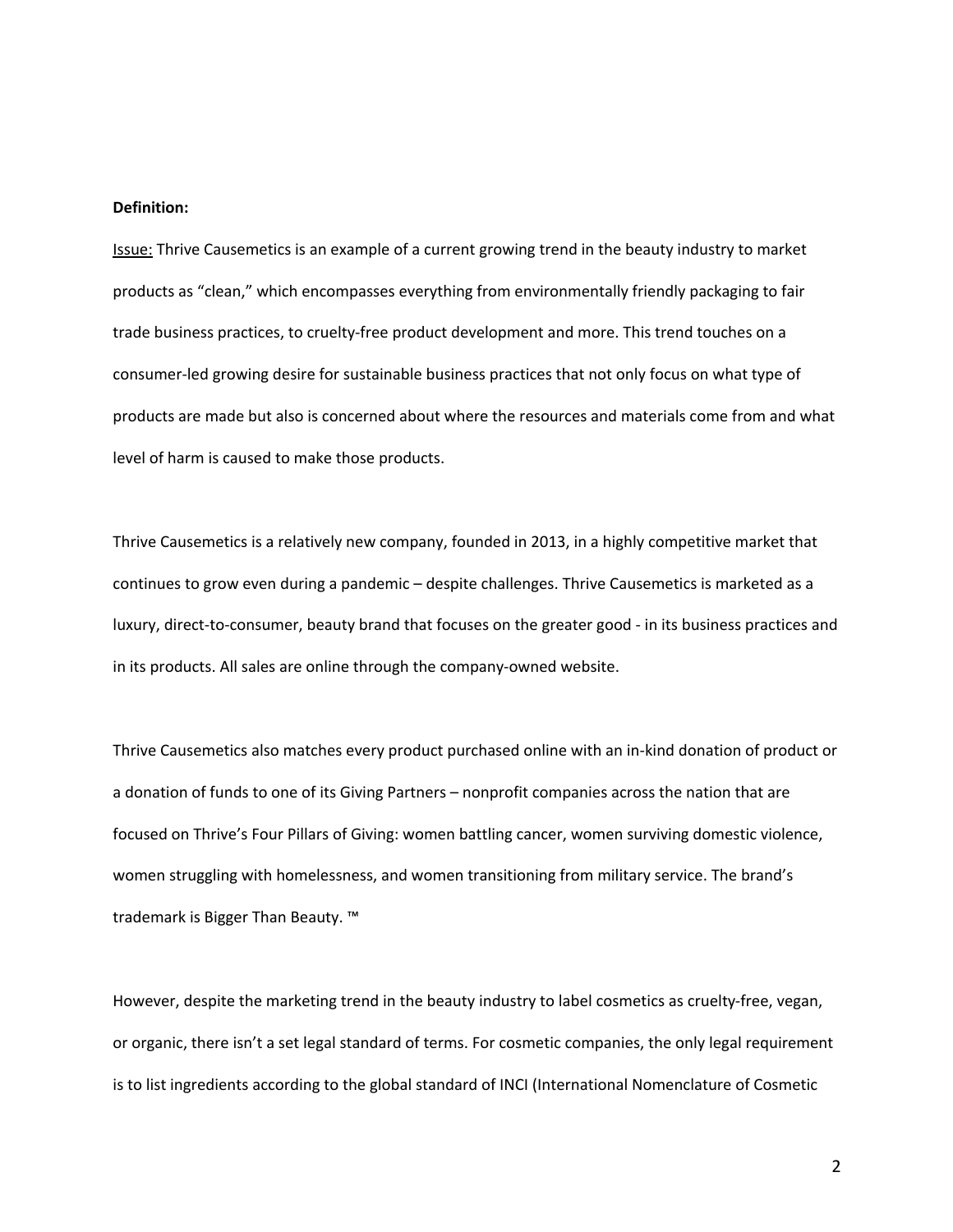Ingredients). The Federal Drug and Food Administration (FDA) – which is the United States governing body responsible for the labeling and safety of cosmetics in the US - reports that cosmetic companies have unrestricted use of these phrases "cruelty-free" and "not tested on animals" since there are no current legal definitions for these terms. The FDA also warns that many cosmetics today, even though they are labeled cruelty-free, are derived from experimentation and testing on animals at some point in the past. Cruelty-free seems to have varying degrees of meaning without a legal standard. The European Union has well-documented restrictions on animal testing across many industries. However, in China, animal testing is required by law for cosmetics sold and traded in the country.

Without a set legal standard globally or nationally for terms like vegan or cruelty fee, private entities have capitalized on this lack of governance and created their own approving agencies to vet the validity of these statements. Cosmetic brands can submit their products for evaluation to these private companies and receive a stamp of approval to give their customers peace of mind about the products they make.

One of the more well-known companies that perform this type of quality check is Cruelty Free International. Cruelty Free International performs a quality check of ingredients and product development and then confirms the designation of cruelty-free products with their leaping bunny logo. Cruelty-free cosmetics are generally accepted by consumers to mean that the products are developed without harming or testing products on animals – which is viewed as socially responsible and environmentally sustainable. Thrive Causemetics is approved by Cruelty Free International as a crueltyfree cosmetics company.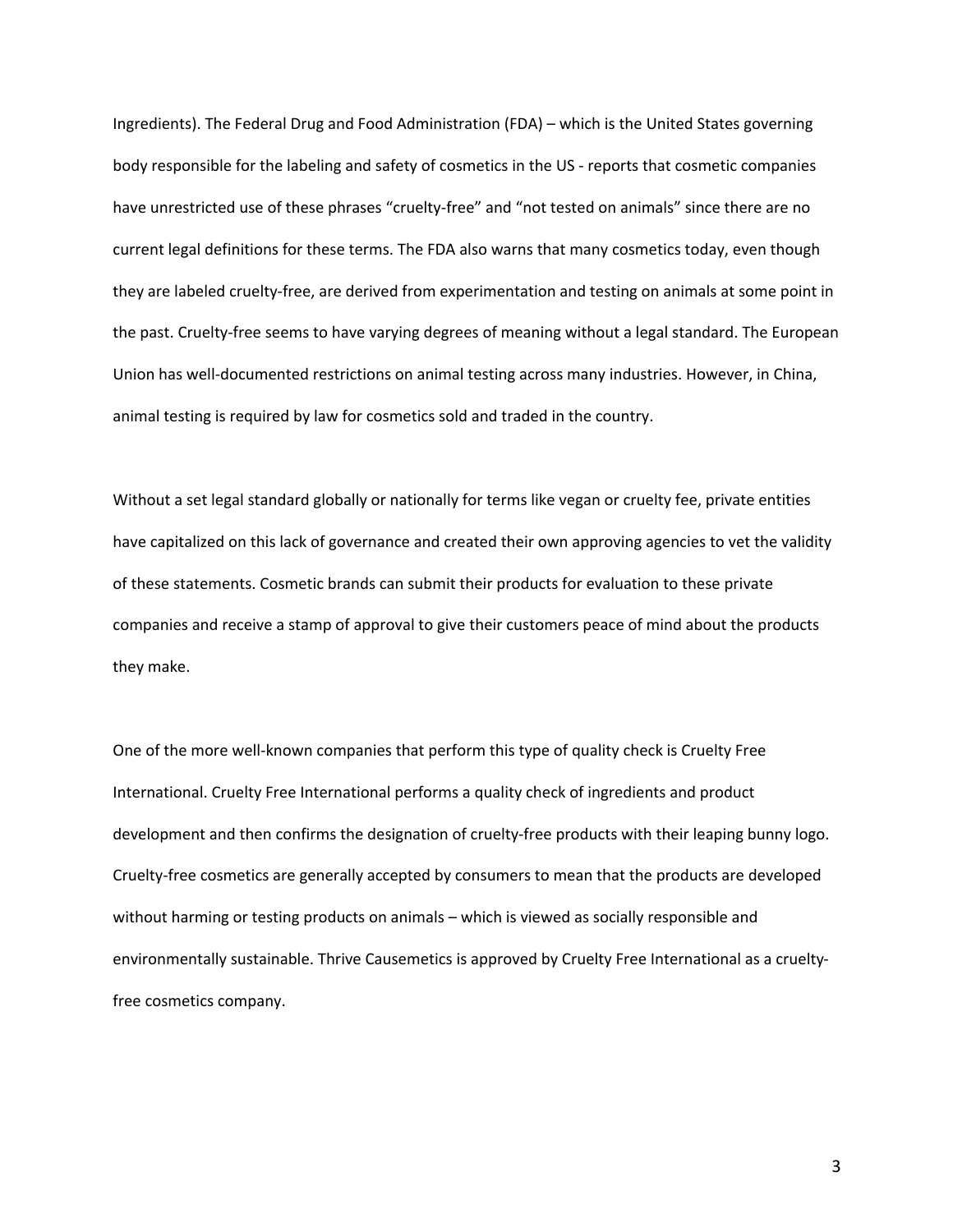Thrive Causemetics directly position itself in the minds of consumers as a safe, socially conscious, environmentally friendly, luxury beauty brand for the greater good. Given the lack of regulation in the beauty industry as to what constitutes as cruelty-free, is there any benefit or moral imperative to this claim? From a public relations perspective, could this position prove to be ethically problematic to its set of diverse publics? As the trend toward cruelty-free products in the cosmetics industry grows, is it sustainable?

For purposes of this analysis, there are three groups to consider when evaluating the ethical ramifications of cruelty-free products made by Thrive Causemetics: customers, employees and Giving Partners. In addition, the term sustainability for this analysis is categorized by loyalties. Therefore, sustainability of cruelty-free beauty cosmetics in this analysis of Thrive Causmetics can be defined as environmentally, socially, and financially sustainable as a business model.

# **Values:**

- Obligation to the public interest and a public's right to know by making safe products for consumer use.
- Honesty Is the company honest about their products or is there deception about the crueltyfree label? Does it manipulate the public's perception of what is real? Could this perception cause harm?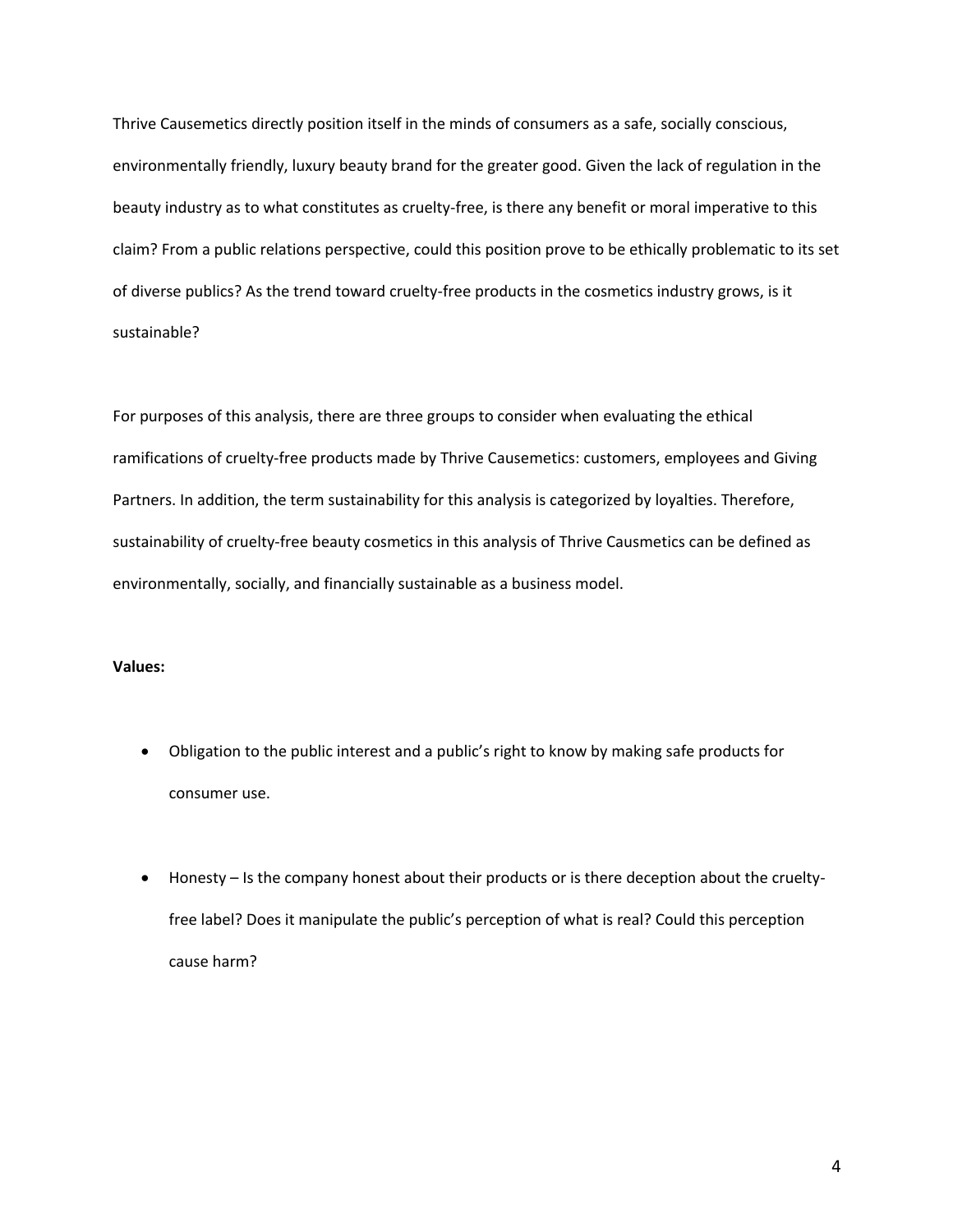- Trust Can Thrive's employees Giving Partners and customers Trust the validity of the brand as cruelty-free? How does this trust impact other core values of the company's relationship to these audiences: beauty with a purpose?
- Transparency: Are Thrive's Causmetics transparent from the company to the consumer about the quality and manufacturing of the product. Is the company transparent on where they give their charitable donations and if these donations help their Giving Partners? Does the company show that their donations make an impact to their various audiences, or is it for marketing purposes?
- Loyalty to their employees to make sure their business model is sustainable while also being honest about their products. Can the company produce cruelty-free products as a sustainable business model in the years ahead? Can the company be loyal to its Giving Partners and maintain its level of giving?

Clearly, there are several values that Thrive must consider when evaluating different stakeholders: employees, customers, and Giving Partners. Loyalty and transparency are important to all parties involved. The brand must be loyal to its employees in its profits and business model, honest to its customers about the validity of its products and claims, and transparent with its Giving Partners. At the same time, Thrive must honor its obligation to the public interest to deliver safe products. Honesty and loyalty may conflict if the term cruelty-free is not well defined. Transparency could also conflict with honesty if the company is not forthcoming about its means of production or charitable donations.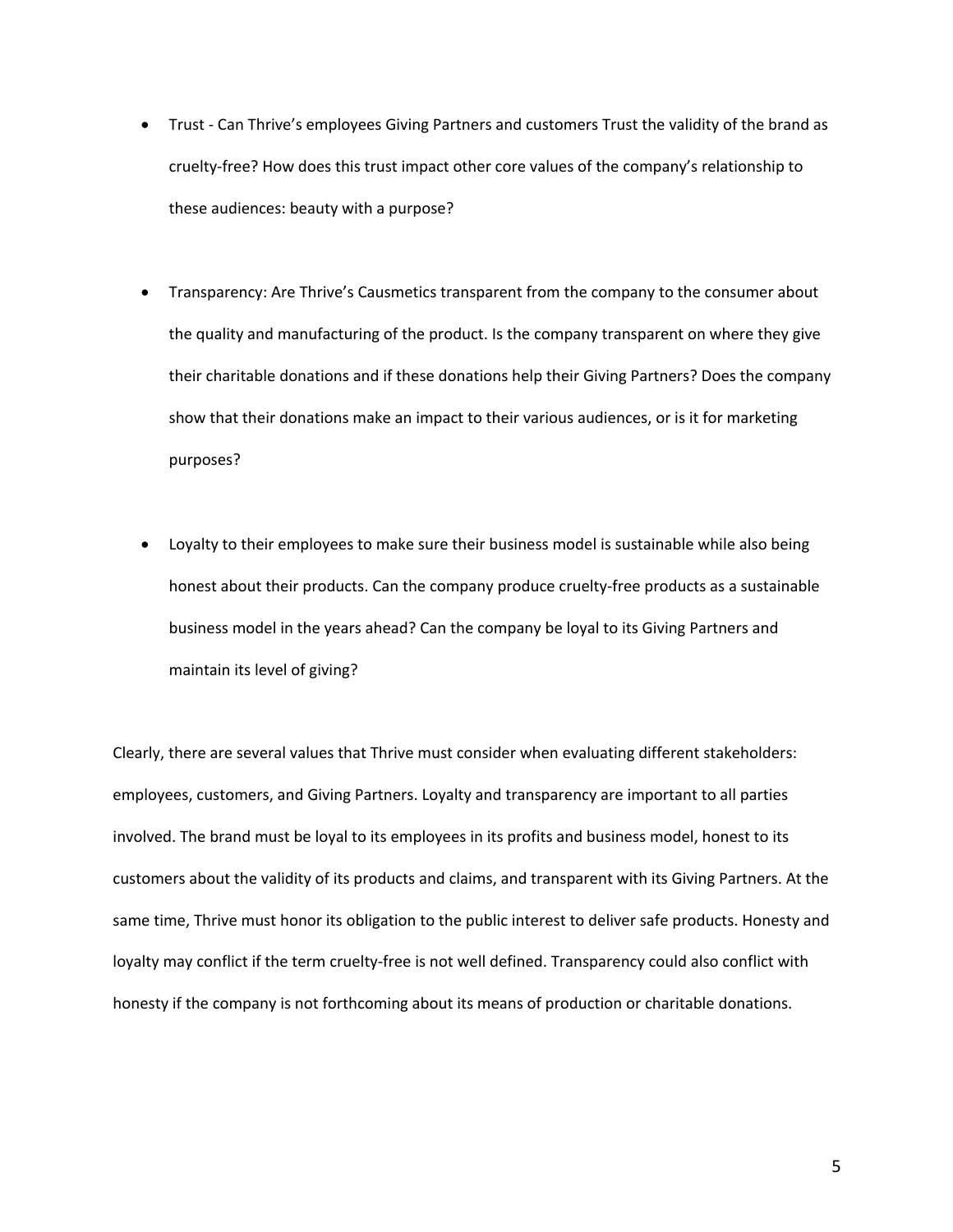In the case of Thrive Causmetics, if the goal is to determine if cruelty-free cosmetics are sustainable, then the priority value here must be trust. Because Thrive Causemetics corporate identity is built on beauty products that do good for women and are safe to use for all, then the employees, customers, and Giving Partners must trust that Thrive is carrying out its mission. This type of trust in Thrive's products and practices as safe and sustainable is a part of the company's identity from its inception. If its public cannot trust Thrive, its mission and integrity as a company would be a complete lie with dire consequences to its business model and could not be sustainable.

### **Principles:**

#### **Overview:**

**Aristotle:** Virtue Ethics - mean between two extremes. Virtuous people are fair and reasonable based on moderation or middle ground of extreme values. A complete view of living defines an ethical way of life – not just individual acts.

**Kant:** Categorical Imperative: The act itself is what matters not the reason for it or the ultimate goal. Every person is the consideration when making an ethical decision: what is right for one should be right for all – the end does not justify the means if any are at disadvantage. Value truth-telling under all circumstances. Rules-based ethics.

**Rawls:** Veil of Ignorance – Everyone is just to have the best possible life that does not cause harm to others. In making ethical decisions, hierarchies and social roles are eliminated from consideration to find what is just and right for all. Everyone must be able to improve their position, and any inequalities must be present solely if they benefit everyone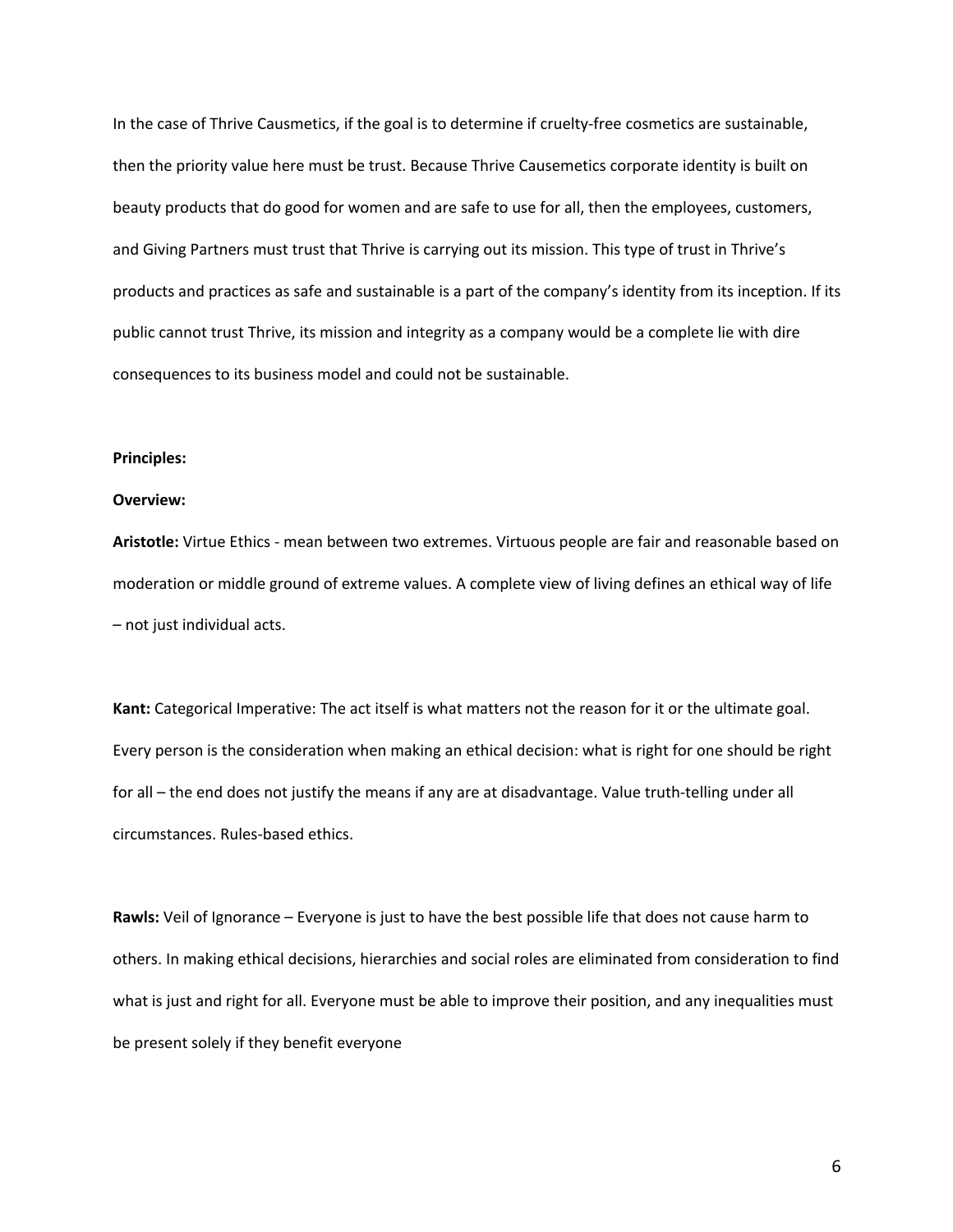**Mills:** Utilitarianism: the morality of an action is solely dependent on the outcomes – only the consequences matter. Outcomes are the most important. Consideration should be given to the course of action that benefits the most. The means to the end are justifiable if they benefit the most people.

1. There are several principles that can be useful in this situation. If honesty is the priority value, then the categorical imperative could be applied to this situation where honesty is valued above all other considerations and the means do not justify the ends. However, in consideration of Thrive Causemetics cruelty-free branding, this may not bode well for the company since there is some serious ambiguity as to what cruelty-free products are due to the lack of legal definition and governing body.

Being completely honest, above all else, would damage the company's reputation because they would have to confess that "cruelty-free" is clearly open to interpretation since many modernday indigents in cosmetics have benefited from animal testing, there isn't a standard legal definition of cruelty-free products, and there isn't any type of official government body regulating labeling cosmetics as cruelty-free. Also, even if the company could somehow guarantee they didn't perform animal testing on its own products, as it tries with registering with Cruelty Free International, that doesn't mean that they weren't tested on animals in the global market where it may be mandatory, or the use of ingredients in their cosmetics didn't' benefit from animal testing in the past.

With this principle applied, cruelty-free would not be a sustainable model based on the loyalties that the brand relies on to sustain its business. The company has situated itself as not only a beauty brand but a philanthropic beauty brand – it is in its DNA from the beginning. Trust is

7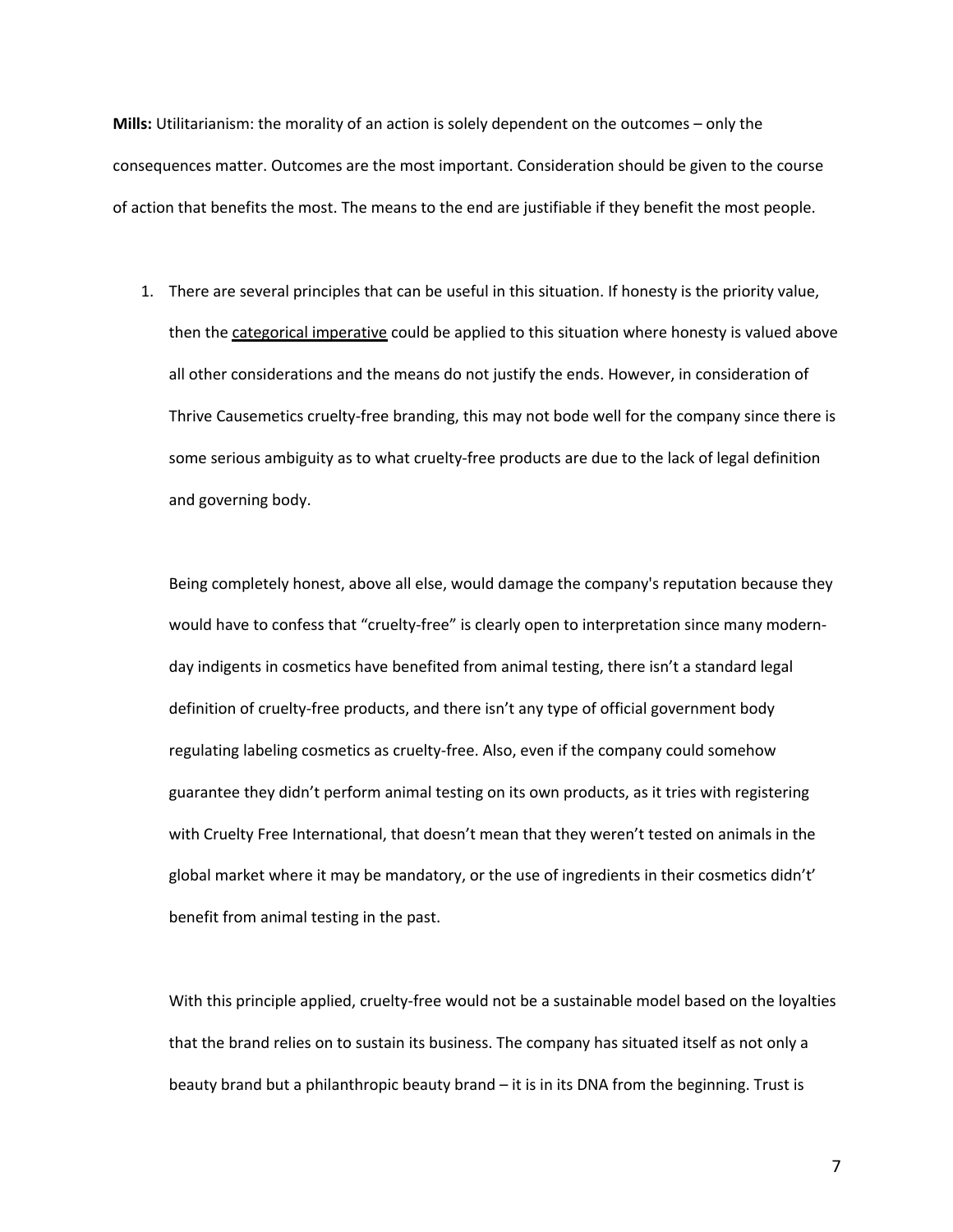imperative. If Thrive is completely honest about one of its core commitments of producing cruelty-free makeup, this could be disastrous since it could lead to its customers and Giving Partners questioning their motives, as well as their business practices.

2. In this situation, utilitarianism may be a more sustainable principle to apply to the beauty brand's commitment to cruelty-free products. In this way, the brand must think about what is better for the greater number of people when marketing cruelty-free products. Do the ends justify the means? Who will ultimately benefit from the amount of good coming from marketing the product as cruelty-free? Are the means causing any harm?

Cruelty-free is problematic for several reasons that make the term a bit vague and can tend to be misleading. However, Thrive Causemetics not only label their brand as such, but they have also taken the additional steps to have an independent company review their labeling. They also produce their own cosmetics in the United States - a country that does not require animal testing on products. So, some threshold can be derived that the company does try to ensure the validity of their claims. Are they completely honest? No. But, is it true that the company takes measures to ensure quality? Yes.

Do the ends justify the means or is there any harm to the public? The case can be made that no real harm comes to consumers or Giving Partners in this case. Cruelty-free or not, the makeup is not marketed as a fix or solution to a problem. It is marketed as an alternative to other makeup brands – it is another option out of many in a growing industry. The ingredients are labeled on the product, so some slight change in chemical composition in Thrives cosmetics has the same

8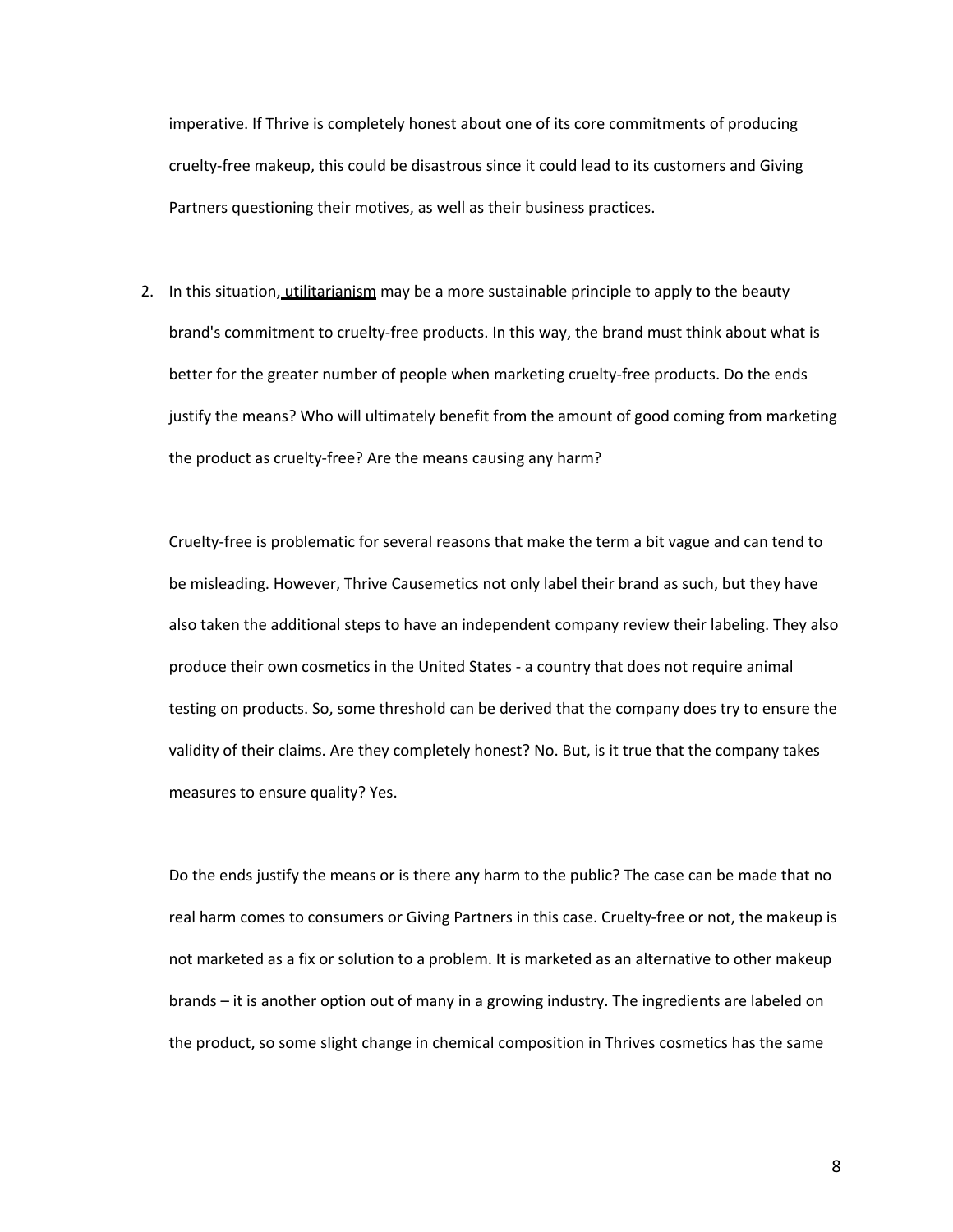effect as other brands or cosmetics – cruelty-free labeling does not change what the makeup is intended to be used for.

The additional influence of Thrive Causemetics, is that it also donates funds and products to its Giving Partners with each purchase. Thrive documents this on all owned media channels. The brand markets to consumers and potential customers that not only want to wear make-up but care about how the make-up is processed. Thrive takes measures to show the public how the makeup is developed from start to finish. They ask for input from consumers in developing new products. They show pictures of their lab where the products are made. The pictures are real. The Giving Partners are real. They are truthful even though they may not be exactly honest.

The company uses corporate social responsibility as another tool to attract a following, in addition to its cruelty-free labeling. This benefits employees and Giving Partners. So, with utilitarianism as the principle, if the purchase of this makeup does good in the sake of public interest, then cruelty-free makeup from Thrive is sustainable as a means to an end: growing the brand to stay in business, which is good for employees; having some level of transparency in the makeup development process, which is good for consumers; as well as being truthful about how Thrive donates to Giving Partners. In this way using utilitarianism as a principle, Thrive Causemetics justifies the means: marketing cruelty-free makeup to customers even if it isn't completely honest.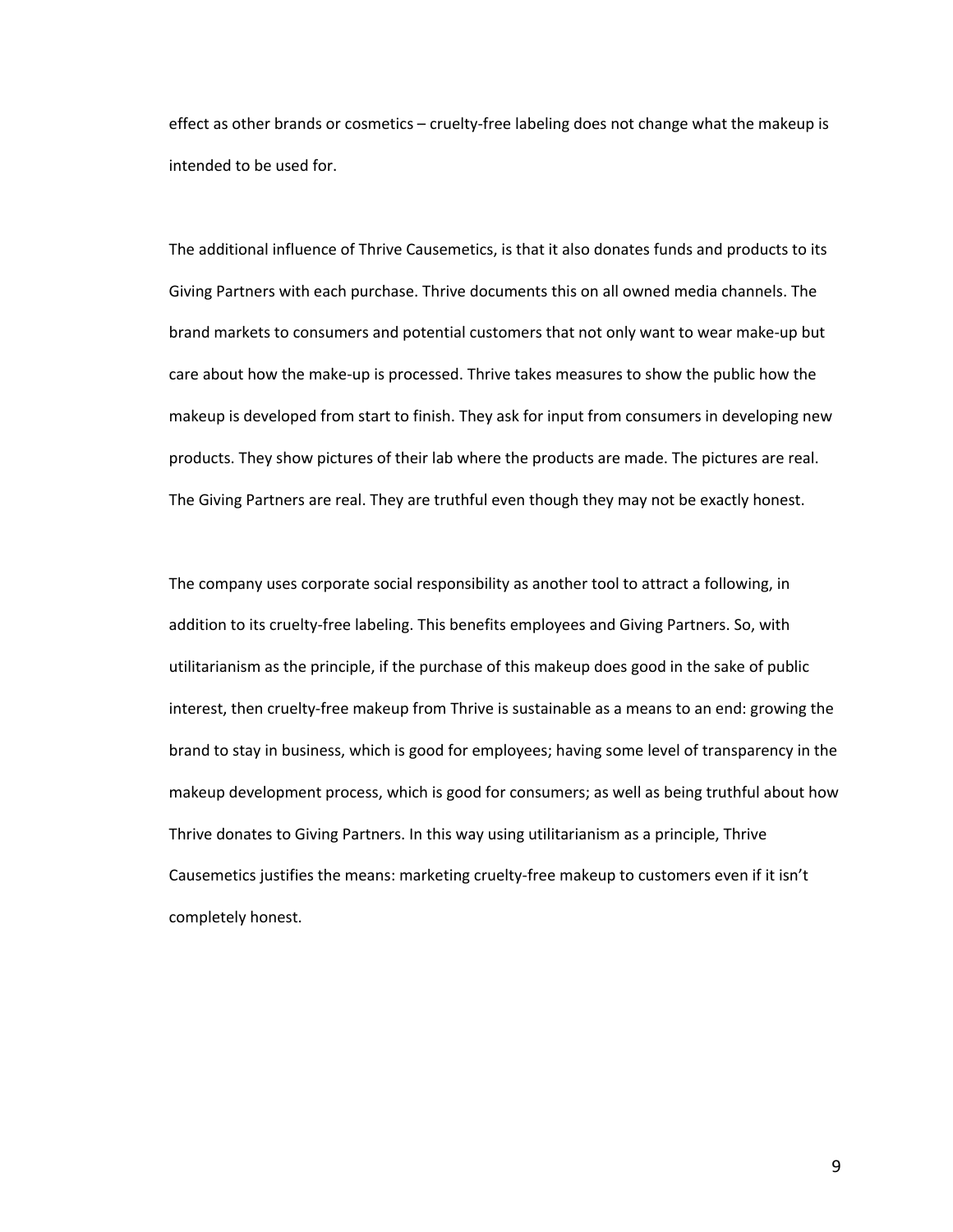### **Loyalties:**

Thrive Causemetics loyalties are to the variety of stakeholders that are affected by the decision the company makes in marketing their cosmetics as cruelty-free and is it a sustainable model?

Who is Thrive most loyal to or who should they be? For this analysis, Thrive loyalties are defined as employees, customers, and Giving Partners. Thrive also has a duty to society; that there is a basic trust in the organization and products.

When using the Potter Box model, at any time loyalties can realign – it is not a rigid system, but based on the values, principles and loyalties that the company prioritizes. Different considerations to values, principles, or loyalties can alter the priorities.

When considering the value of trust and the principle of utilitarianism, the loyalties to different stakeholders are a follows:

• Customers: consumer pressure to act morally and ethically. Trust the products they buy are cruelty-free to some measurable degree, and that the products work as intended. If the company markets its product as cruelty-free, but the product does not have the desired results, then can the company sustain its business with a subpar product? Most likely not, especially since Thrive relies heavily on earned media in the form of makeup tutorials and reviews from outside sources. Thrive has a loyalty to its customers that is based on trust: socially and environmentally.

10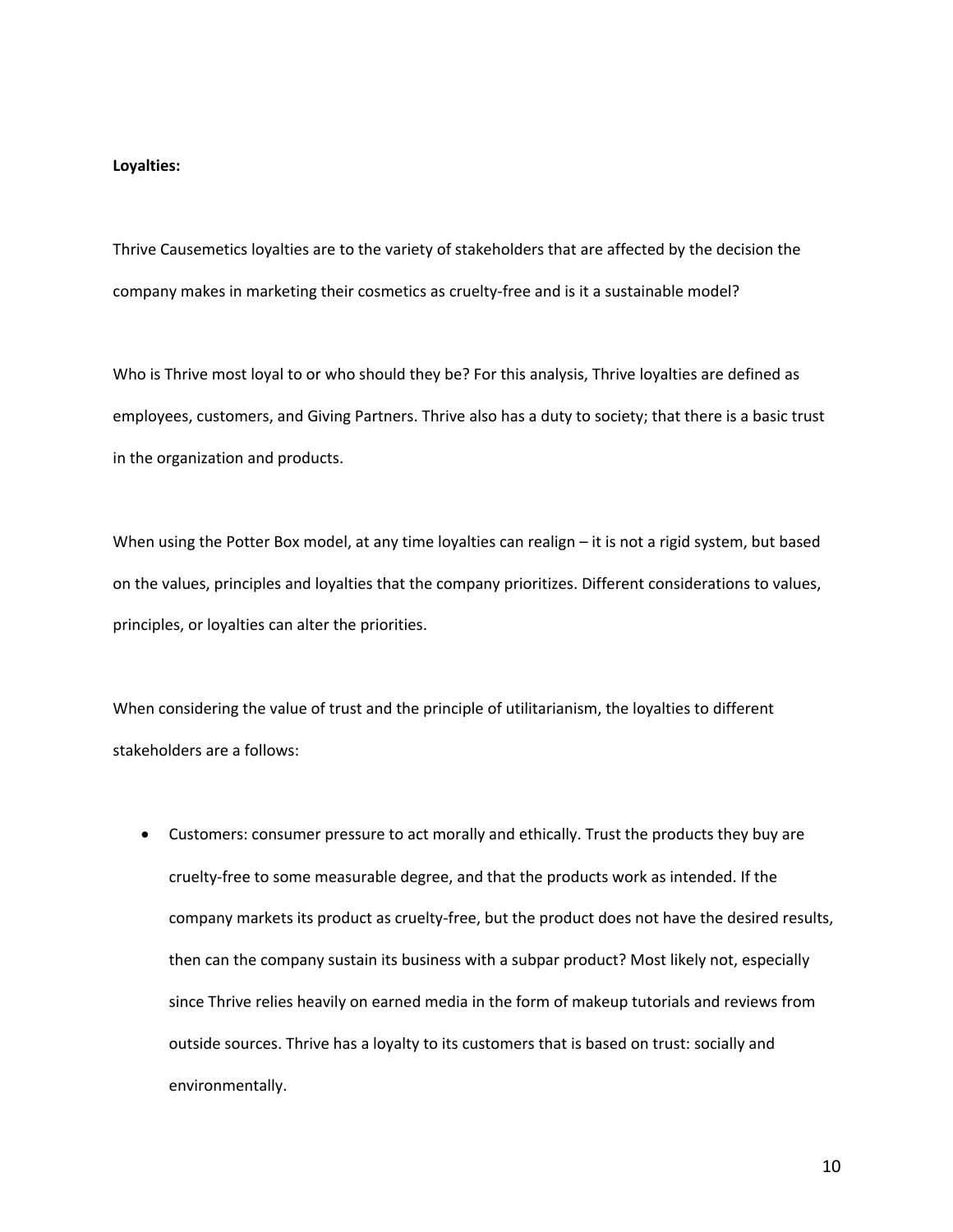- Employees: increase profits but not at the expense of the core mission of Thirve as this could create distrust in employees. Thrive has a loyalty to its employees to keep and/or increase profit margins to stay in business, providing job security and growth within the company. However, profits are not the main value in this analysis – trust is. So, trust in the product and business model must be considered along with profits. Thrive also has loyalty to employees to follow through in their highly publicized corporate social responsibility as a true initiative and not just used as fluff. The company has a loyalty to its employees to do what it says it will for the benefit of its employees – financially and socially.
- Giving Partners: That the partnership between Thrive and its Giving Partners must be mutually beneficial. Giving Partners must trust that the donations given cannot only benefit Thrive as demonstrating its CSR – which is a major part of the brand identity. Thrive must demonstrate that their charitable giving benefits the Giving Partner as well. Thrive has a loyalty to its Giving Partners that they can maintain their charitable giving by delivering reliable products and that they are truthful about their brand and their actions.

In this Potter Box analysis, Thrive Causemetics is shown to be a sustainable model of business while capitalizing on a growing beauty industry that champions the less-than-ambiguous cruelty-free labeling of its products. Thrive Causemtics is a relatively new beauty brand relying on a transmedia marketing campaign that focuses on consumer engagement and reviews. Their audience is young and they are capitalizing on younger generations prioritizing sustainable models and improvements to their products while also increasing brand engagement – in the form of truthful product development and corporate social responsibility (CSR) campaigns. Can businesses make a profit in the long term when applying the